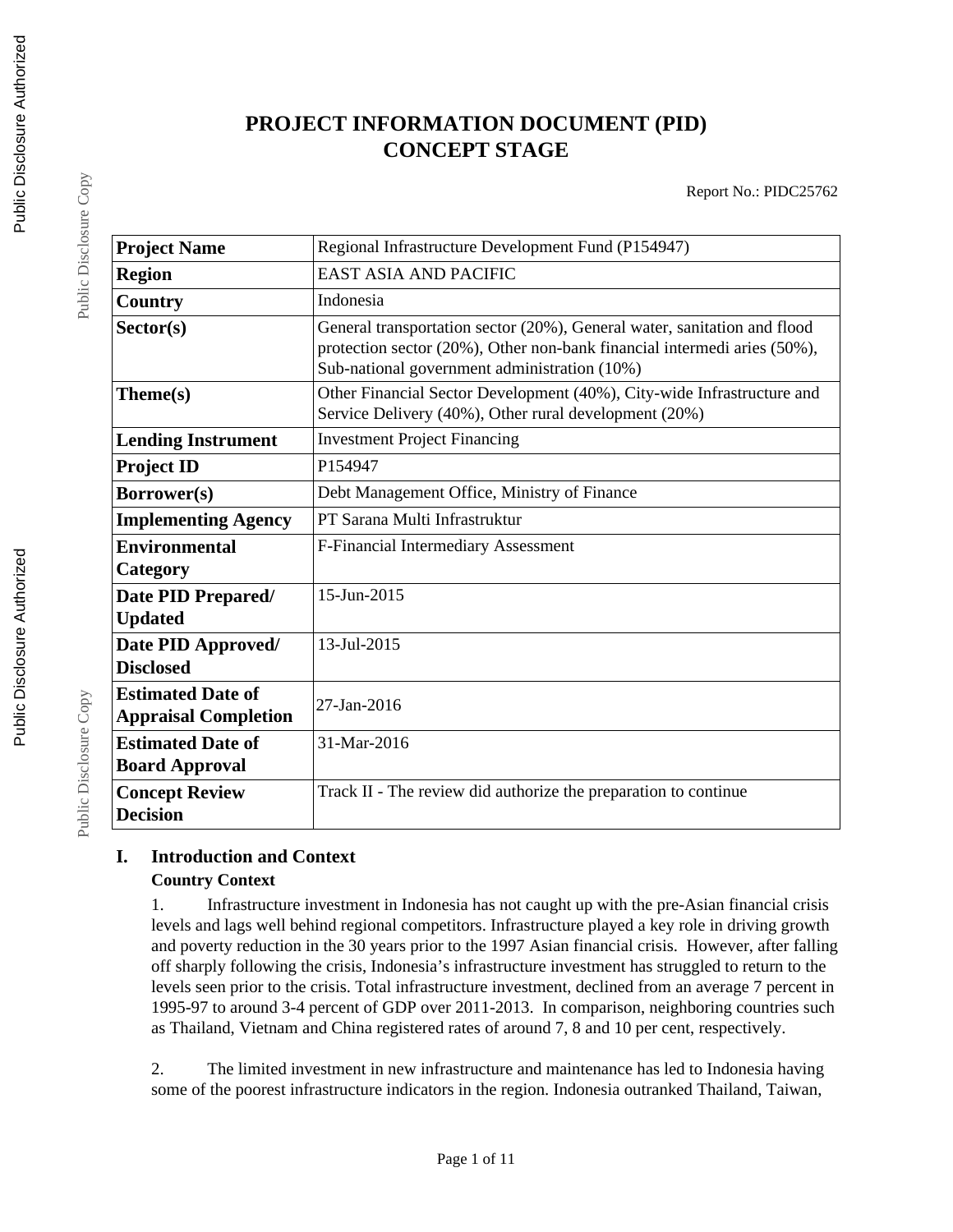and China in the Global Competiveness Report's 1996 Index of 'overall infrastructure quality'. By 2002, these countries had all surpassed Indonesia. The inadequate supply of infrastructure is consistently identified by firms as a constraint on their operations and investment. While a slowdown in infrastructure investment was to be expected in the immediate aftermath of the crisis, investment has not kept pace with the resurgent economy, let alone addressed the needs of those who have poor access to basic infrastructure services, such as piped water and electricity.

3. The decline in infrastructure investment as a proportion of GDP was broad-based across governments, state-owned enterprises and the private sector. Private sector investment experienced the biggest fall, declining from 2.3 percent to 0.4 percent as a percentage of GDP during 1995-1997 to 2008-2011. This is a particular concern given the increasing focus on public-private partnerships to finance Indonesia's infrastructure development. While investment by state-owned enterprises and central government fell by 1.8 and 1.9 percentage points, respectively, subnational government spending increased by 0.9 percentage points over the same period. Subnational governments are currently leading on the amount of infrastructure spending in Indonesia, accounting for 39 percent of total infrastructure spending in 2010-2011.

4. Relatively low infrastructure investment has led to slow real growth in the infrastructure capital stock since the 1997 crisis. As a result, Indonesia's infrastructure capital stock has gradually declined relative to output. In 2001-2011, Indonesia's real infrastructure stock grew by 3 percent annually, against 5.3 percent real GDP growth in that period.

5. The low ratio of infrastructure investment as a proportion of GDP has imposed a significant opportunity cost on Indonesia's economic growth and poverty reduction potential. According to World Bank calculations, if real infrastructure capital stock had grown by 5 percent over 2001-2011 instead of the actual rate of 3 percent, it is estimated that real GDP growth would have been 5.8 percent, a 0.5 percentage difference. Furthermore, if it stood at 10 per cent, real GDP growth would have reached 7 percent. Poor levels of infrastructure development are not just holding back Indonesia's growth potential, but also progress on poverty reduction. Indonesia, compared to its peers who are at similar stage of development, is far behind in terms of access to water and sanitation facilities.

### **Sectoral and Institutional Context**

6. Against the backdrop of declining overall infrastructure investment, Indonesia is undergoing a major and rapid structural transformation from a predominantly rural and agriculturalbased economy into an urban service-based and manufacturing economy. As one of the most urbanized countries in Asia, Indonesia has an urban population of around 130 million or 52 percent of the total population in 2013. By 2025, an estimated 68 percent of Indonesia's population will be urban. Of the 20 million jobs created between 2001 and 2011, 18 million were in urban areas marking a major shift in the employment base to cities. This structural shift is significant as increasing urban formal employment and associated labor productivity will drive Indonesia's ability to generate and share prosperity.

7. However, a large local infrastructure deficit is threatening to stifle future growth and prosperity in Indonesia. Access to and quality of basic services, such as clean water, sanitation, electricity, drainage, housing and transportation is weak and in many cases worsening. In 2012, only about 52 percent of Indonesia's population had access to clean water. Piped sewerage networks are present in only 12 cities which in total serve only 2 percent of the urban population. In 2006, poor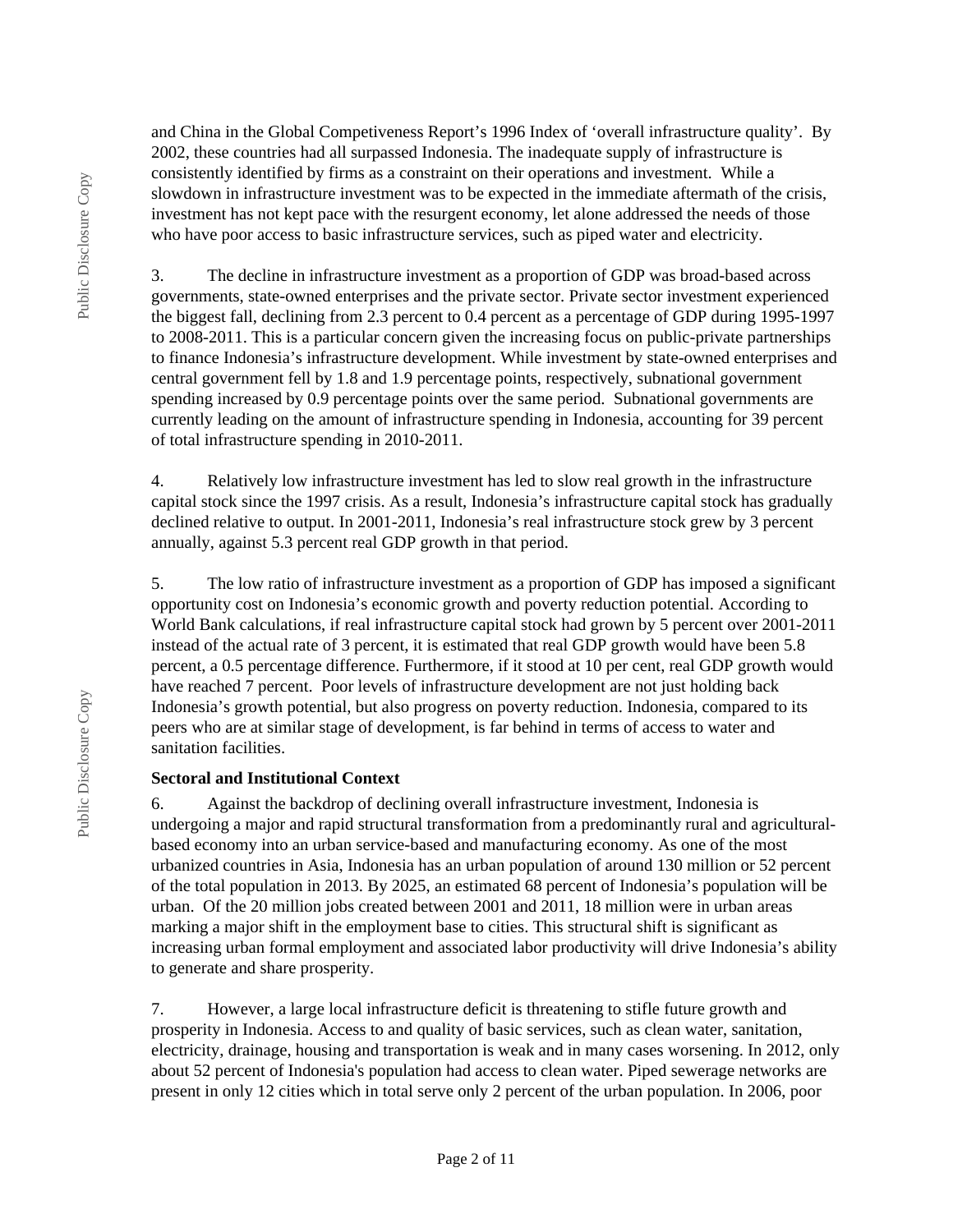water supply and sanitation services were calculated to have an economic cost of USD 6.3bn (2.3) percent of GDP) in the form of health care expenses, lost productivity, premature death, water resource and fishery loss and the declining value of land and tourism. Solid waste collection efficiency has not been in line with generation, with only about 40-50 percent of the waste is collected and a small fraction of this waste disposed in sanitary landfills.

8. Current financing instruments available are limited and ill-fitting for the nature and scale of required urban and local infrastructure investment. In recent years Indonesia has developed vehicles for public private partnerships (PPPs) for commercially viable infrastructure (i.e. energy production, distribution and transmission, toll roads, airports or ports). Indonesia has also recently amended regulations to enable provinces and high fiscal capacity sub-national governments to directly issue bonds for urban infrastructure. The market for PPPs remains modest and municipal bonds have remained largely untapped at scale, particularly for local infrastructure. Local budget (APBD) can be used to pay for small-scale projects or marginal improvements in basic services that usually take less than a year to complete given budgetary rules. However, there are limited sources for subnational governments to access project financing of multi-year investments that are economically rather than financially viable (i.e. do not generate a clear or robust revenue stream but have significant positive economic benefits), such as water, sanitation, solid waste, drainage, housing and urban transport projects. Addressing this 'missing middle' for medium- to long-term infrastructure finance is a critical priority for GoI as a means to meet the local infrastructure gap.

9. The ability to significantly leverage private finance for economically viable infrastructure is constrained in the current environment. At present, no banking or non-banking financial institution in Indonesia is providing access to long-term financing for local public infrastructure investment. Although there are no specific regulations that hinder commercial banks to invest in long-term financially viable projects, commercial banks in Indonesia typically focus on short-term, corporate balance sheet secured financing and do not lend to local governments due to a range of factors including asset-liability matching, equity provisioning, ban exposure and enforceable security risks. Banks limit exposure to shorter maturity lending due to asset-liability mismatch as over 85 percent of Indonesian bank deposits are less than one month maturity. The recent weakening of IDR and slowing of the domestic economy will temporarily halt banking sector mood to sanction excessing lending with high credit exposure including infrastructure. Similarly, non-bank financial institutions (NBFI), including pension funds and insurance companies, traditionally invest in high and quick yielding investments such as time deposits, bonds and stocks. Pension funds, for example, allocate investment to government and private bonds (30 percent), time deposits (31 percent), stocks (19 percent) and properties (11 percent). It is unlikely in the short-term that private finance will enter into the market for long-term subnational infrastructure investment. GoI will require strategies into the medium-term to increasingly leverage private capital for economically viable subnational infrastructure.

10. The market for subnational borrowing is large and growing. Levels of local government borrowing are extremely low in Indonesia. Consolidated subnational borrowing was estimated at 0.07 percent of GDP in 2014. The low exposure of Indonesian local governments stands in stark contrast, for example, to unsustainable local government debt levels in China, for example, estimated by the IMF at 36 percent of GDP in 2013 and set to grow to 52 percent by 2019 . Indonesian local governments are creditworthy and possess considerable borrowing capacity as a result of growing transfer revenues. The 30 largest cities in Indonesia are estimated to have an untapped borrowing capacity of approximately USD 3.8bn based on Indonesian norms. A market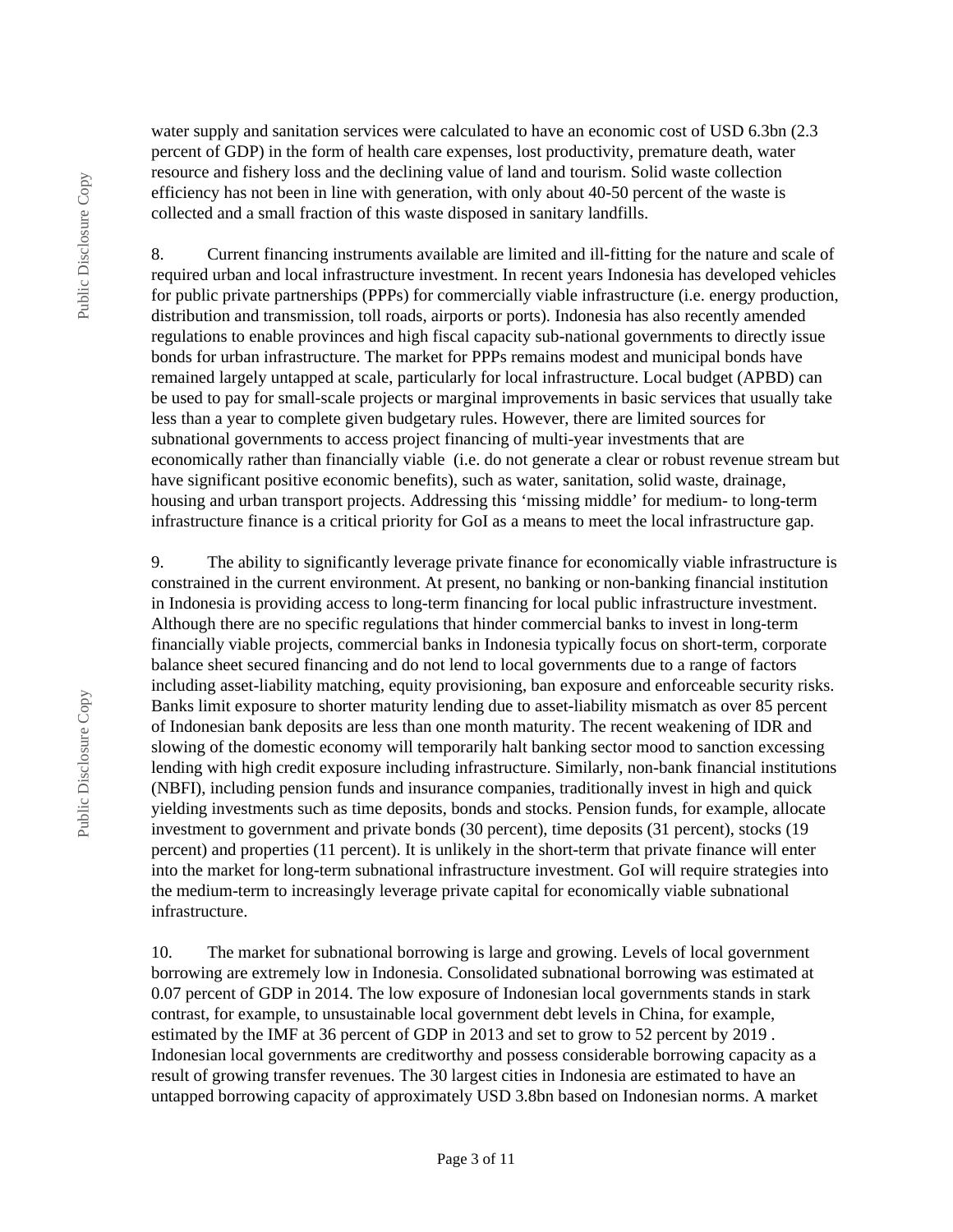assessment conducted by the World Bank in 2015 on a subset of 15 of these cities estimated an overall local infrastructure investment financing gap of USD 11.1bn against a borrowing capacity of USD 1.7bn based on Indonesian norms.

11. A sound subnational indebtedness framework is in place, although regulatory adjustments and strengthened supervision and oversight mechanisms may be required to enhance the system and improve enforcement. GoI has regulations in place that impose conservative restrictions to regulate subnational borrowing consistent with international standards. As outlined in Table 1, subnational borrowing is MoF restricted to the lowest value of the four 'binding' norms: (i) outstanding loans plus proposed loans not equal or greater than 75 percent of previous year general revenue; and (ii) debt service coverage ratio (DSCR) should be greater or equal to 2.5; (iii) loan value not to exceed maximum allowed deficit; and (iv) total debt service not to exceed 20 percent of the sum of the local government general purpose grant (DAU) and revenue sharing transfer (DBH) so as to ensure adequacy in case of the need to intercept (i.e. intercept rule).

12. While generally sound and conservative, the subnational indebtedness framework could be reformed into the medium-term to reflect international best practices. First, GoI might consider simplifying the indebtedness framework by focusing solely on DSCR and decreasing DSCR limits from 2.5 to 1.5 which is more consisted with international standards to enable greater subnational borrowing. Second, the DSCR formula might also be restructured factor in operations and maintenance costs. Third, allow for local governments to pledge own source revenues as collateral against borrowing. Fourth, the oversight and monitoring system for subnational debt within MoF could be strengthened including the development of a continuous tracking and rating system (e.g. Colombia's 'red, orange, green streetlight system').

13. Concurrent to the need to expand access to finance for local infrastructure, greater effort is also required to improve the effectiveness and efficiency of spending at the local level. Since the decentralization began in 2001, the assignment of new functions to LGs was accompanied by massive reallocation of funding – subnational expenditure grew from 2.7 percent of GDP in 2000 to 7.2 percent of GDP in 2011. Subnational governments now manage about half of total core public spending (i.e. excluding central government subsidies and interest payments). While subnational governments are responsible for 60 percent of consolidated public infrastructure spending, this is barely sufficient to keep up with the depreciation of local public assets. While the expectation was that decentralization would allow subnational governments to better respond to service delivery needs, the effectiveness of decentralized provision has not yet met expectations. Local governments have lacked the technical, institutional or financial capacity to carry out strategic infrastructure investments and keep pace with rapidly expanding demand for local services. Addressing the effectiveness and efficiency of local government spending across all sectors is critical in parallel to expanding access to finance.

#### **Relationship to CAS**

14. Alignment with GoI Priorities and the Country Partnership Strategy (CPS). The proposed operation aligns with the Government of Indonesia's development priorities as defined in the National Medium Term Development Plan (RPJMN) and the World Bank Group's 2013-2015 Country Partnership Strategy (CPS). The CPS emphasizes the need to reduce poverty and increase shared prosperity by improving infrastructure and local service delivery. The draft Systematic Country Diagnostic (SCD), which will serve as the basis for the upcoming 2016-2018 Country Partnership Framework (CPF) cites infrastructure development, including water and sanitation,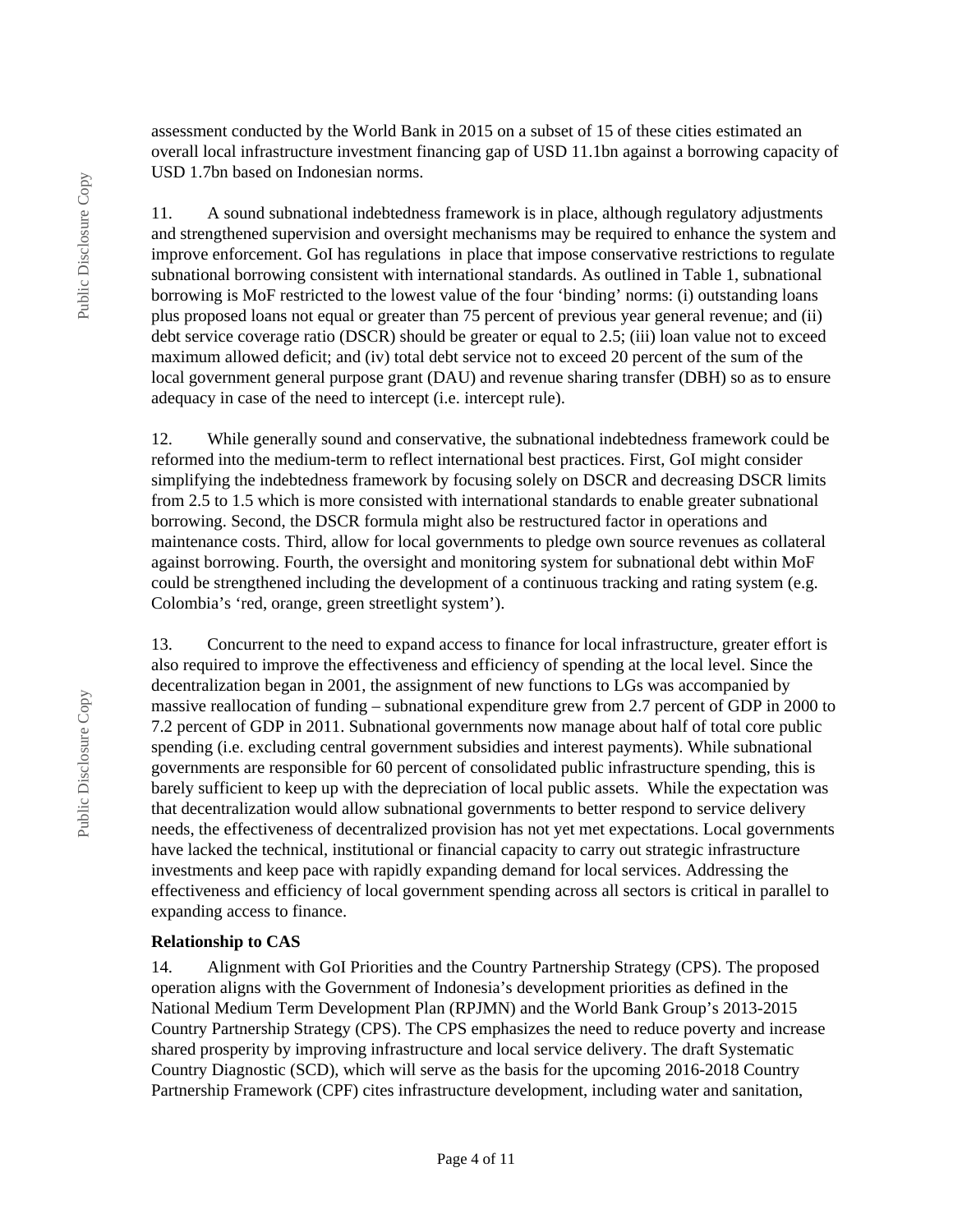waste management, and transport amongst others, as critical for meeting the challenges presented by rapid urban growth. The SCD emphasizes that eradicating poverty and increasing shared prosperity in Indonesia will depend on the country's ability to manage its urbanization process through significant improvements in local services and infrastructure development.

15. Alignment with Twin Goals. The proposed operation supports the World Bank's twin goals of reducing poverty and increasing shared prosperity by promoting access to local services, inclusive urban growth, economic development and improved access to services that reduce the vulnerability of the urban and rural poor. There is strong global evidence for the link between improved quality of infrastructure, economic growth and reductions in income inequality. The proposed operation would support local government investment in critical environmental, productive and social infrastructure that will directly benefit the bottom 40 percent of Indonesians.

16. Alignment with other World Bank Engagements. The World Bank has outlined a series of strategic engagement areas to support the Government of Indonesia to meet key development challenges. The proposed operation links directly to the Engagement on Local Service Delivery, which focuses on strengthening incentives, coordination, capabilities and delivery systems across multiple levels of government to ensure that local governments deliver efficiently and effectively deliver results. More immediately, under the umbrella of the Local Service Delivery engagement area, the operation related directly to the PAAA windows on Sustainable Urbanization and Decentralization that Delivers, respectively.

17. The PAAA on Sustainable Urbanization includes advisory support GoI for the developed of the RIDF as a horizontal domestic financing solution for urban infrastructure. The PAAA articulates a link as to how the RIDF can relate to deep vertical national sector programs for water supply, sanitation, urban transport, slum upgrading and drainage that would incent through capital investment subsidies and technical assistance sector reform, capacity enhancement and improved performance. In this context, the RIDF operation relates closely – as a source of financing for potential local government co-financing contributions – to proposed pipeline World Bank financed investment operations including the National Slum Upgrading Program, National Urban Water Supply Program and the National Solid Waste Management Program.

18. The PAAA on Decentralization that Delivers includes advisory support to the MoF on strengthening the intergovernmental indebtedness framework as well as to support the broader agenda of enhancing the efficiency and effectiveness of local service delivery through the reform of the intergovernmental fiscal system. In this context, the operations relates to the USD 720.0m Local Government Decentralization Project (LGDP) currently supporting GoI to introduce performancebased incentives to enhance the effectiveness of the Specific Purpose Grants (DAK) for infrastructure.

19. Lastly, the proposed operation relates closely to both the Indonesia Infrastructure Finance Facility (IIFF) and Indonesia Infrastructure Guarantee Fund (IIGF) operations which aim to support GoI to leverage private finance into commercially-viable infrastructure projects largely in productive sectors. The IIFF was established in 2009 as a mixed-equity private non-banking institution with the aim to provide long-term finance to commercially feasible infrastructure projects. IIFF shareholders include PT. SMI – implementing agency for this operation – ADB, IFC, DEG and Sumitomo Mitsubishi Bank Corporation (SMBC), providing a total capitalization of IDR 1.8 trillion today (approx.. USD 150 million at current exchange rate). After an initial start-up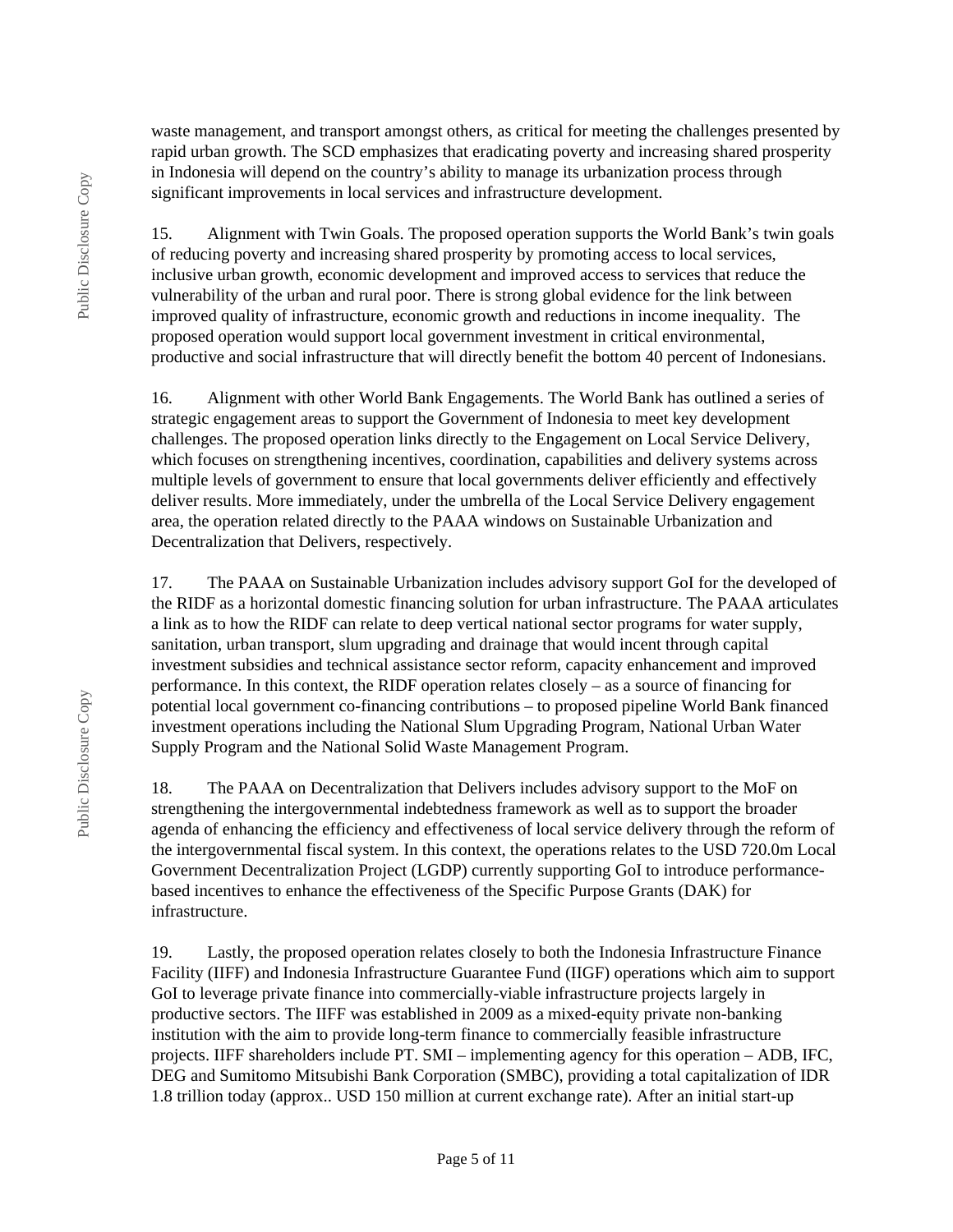period, IIFF has experienced maintains a portfolio of 9 projects including in toll roads, coal, hydro and gas-fired power plants and the telecommunication sector. IIGF also established in 2009 with the World Bank technical advice, and is being supported by USD 29.6m financing from the World Bank. IIGF aims to encourage private investment in commercially-viable infrastructure by mitigating the private sector's exposure to government-related contractual risk through the provision of guarantee. With World Bank technical support, IIGF has developed a standardized set of operational norms and procedures as well as guarantee-appraisal standards, corporate governance and other critical functions of the IIGF.

# **II. Proposed Development Objective(s)**

# **Proposed Development Objective(s) (From PCN)**

29. The project development objective (PDO) is to increase access to infrastructure finance at the subnational level through a sustainable financial intermediary.

### **Key Results (From PCN)**

30. The Project will contribute to two sets of results at the PDO level: (i) increased access to infrastructure finance at the subnational level; and (ii) the financial performance and sustainability of the RIDF.

31. Key measures of increased access to infrastructure finance at the subnational level may include:

External borrowing as a percentage of overall capital expenditure in local governments accessing RIDF lending facility

• Number of local governments accessing RIDF lending facility

• Debt Service Coverage Ratio (DSCR)

32. Key financial performance and sustainability indicators may include:

• Capital Adequacy (as measured by Leverage Ratio = Total Assets/Total Capital)

• Profitability (as measured by: (i) ROE = After Tax Profits/Period-Average Total Capital;

and (ii) ROA = After Tax Profits/Period-Average Earning Assets)

• Non-Performing Loans (as measured by NPL Ratio = Outstanding Principal Value of All Past Due Loans/Outstanding Principal Balance)

• Portfolio at Risk (as measured by Outstanding balance of All Loans Past Due by 30 Days/ Gross Outstanding Loan Portfolio)

33. A complete results framework with indicators and targets will be developed during preparation in consultation with GoI counterparts.

# **III. Preliminary Description**

# **Concept Description**

1. Project Scope. The Project aims to support the structuring and operationalization of a Regional Infrastructure Development Fund (RIDF) as a retail domestic financial intermediary located within PT. SMI to increase access to finance for basic environmental, productive and social infrastructure. The RIDF will focus on meeting an existing gap at the subnational level in access to finance for economically-viable infrastructure that requires medium- to long-term tenor debt. The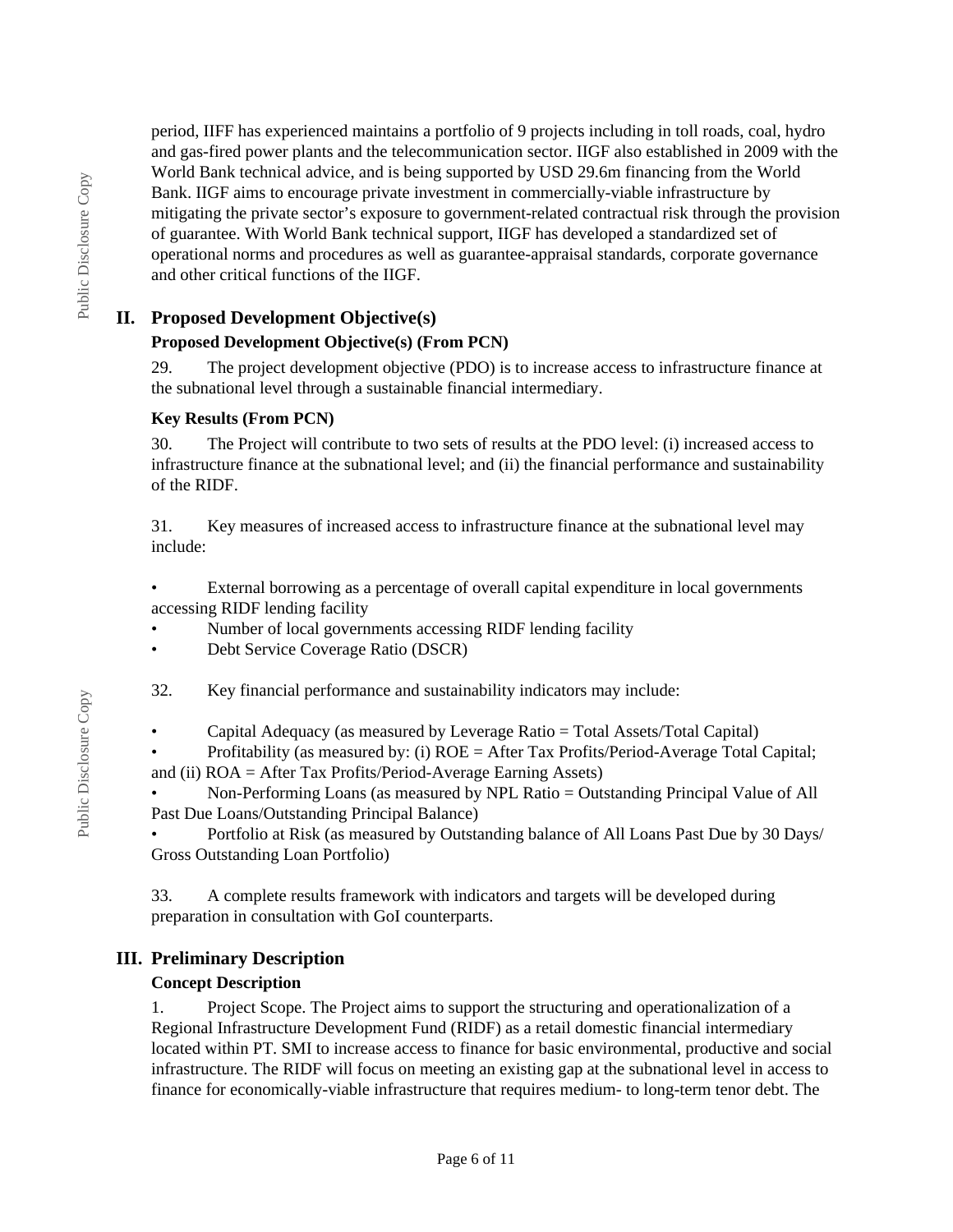RIDF will be accessible to creditworthy local and provincial governments across Indonesia. However, it is expected that the RIDF business strategy will disproportionately target fast growing medium and large urban local governments across all island groups where infrastructure development is unable to keep pace with growing demand. The RIDF will be structured around principles of financial sustainability with the view in the medium-term of being able to increasingly leverage market-based sources of finance. The Project will also include the establishment of a Project Development Facility (PDF) to support the development of a subproject pipeline as well as to channel technical assistance to local governments in areas of project identification, design and construction supervision, and related advisory services.

2. Project Cost. The estimated Project cost at the concept stage is USD 1.015bn with a blend of Bank financing, Borrower equity contribution and bilateral donor grant contributions as outlined below.

#### Project Components

3. The project will be structured with two components as described below.

4. Component 1: Capital Support for Regional Infrastructure Development Fund (USD 1.0bn with USD 500.0m of Bank financing and USD 500.0m of Borrower equity contribution). The component will provide up to USD 1.0bn for the Regional Infrastructure Development Fund (RIDF) within PT. SMI to operate a financial intermediary lending business line providing senior debt to local governments for economically viable infrastructure projects. Preliminary design principles for the RIDF have been outlined by the MoF and PT. SMI as part of the ongoing World Bank advisory support to GoI towards the detailed structuring and operationalization of RIDF scheduled to produce a final deliverable by September 2015. Key proposed RIDF design characteristics are summarized below.

5. Institutional and Governance Arrangements. GoI and the Bank evaluated three institutional options for RIDF at the pre-identification and identification stage including locating the entity within either: (i) BLU (i.e. PIP or new entity); or (ii) a state-owned company (PT. SMI or new entity). The abovementioned February 2015 MoF decision to locate RIDF within PT. SMI allows the fund to be organized around three core design objectives. First, as a state owned company, PT. SMI has an independent and autonomous management and operational structure. The structure will enable PT. SMI to develop and maintain rigorous entity and project appraisal criteria and independent credit decisions. Second, as an SOE, PT. SMI will benefit from its limited liability structure, subject to the discipline of borrowing and repaying debts from a discrete balance sheet. Third, based on its location with PT. SMI, RIDF will be possess the ability to build capital over time and leverage an increasing net worth to mobilizing incremental funds.

6. GoI and PT. SMI officials have decided to structure RIDF as a strategic business unit within PT. SMI. The core benefits of a separate business unit model include independent management and operational systems, clear performance indicators and measurement and the use of a separate bank account to allow for discrete RIDF profit and loss statements within the overall consolidated accounts of PT. SMI. A range of alternatives had been considered at the pre-identification and identification stage with respect to the appropriate structure for the RIDF within or linked to PT. SMI including: (i) a trust managed by PT. SMI; (ii) a strategic business unit (SBU) with PT. SMI; (iii) a separate bank account within PT. SMI; and (iv) as an integral part of PT. SMI. In preparation,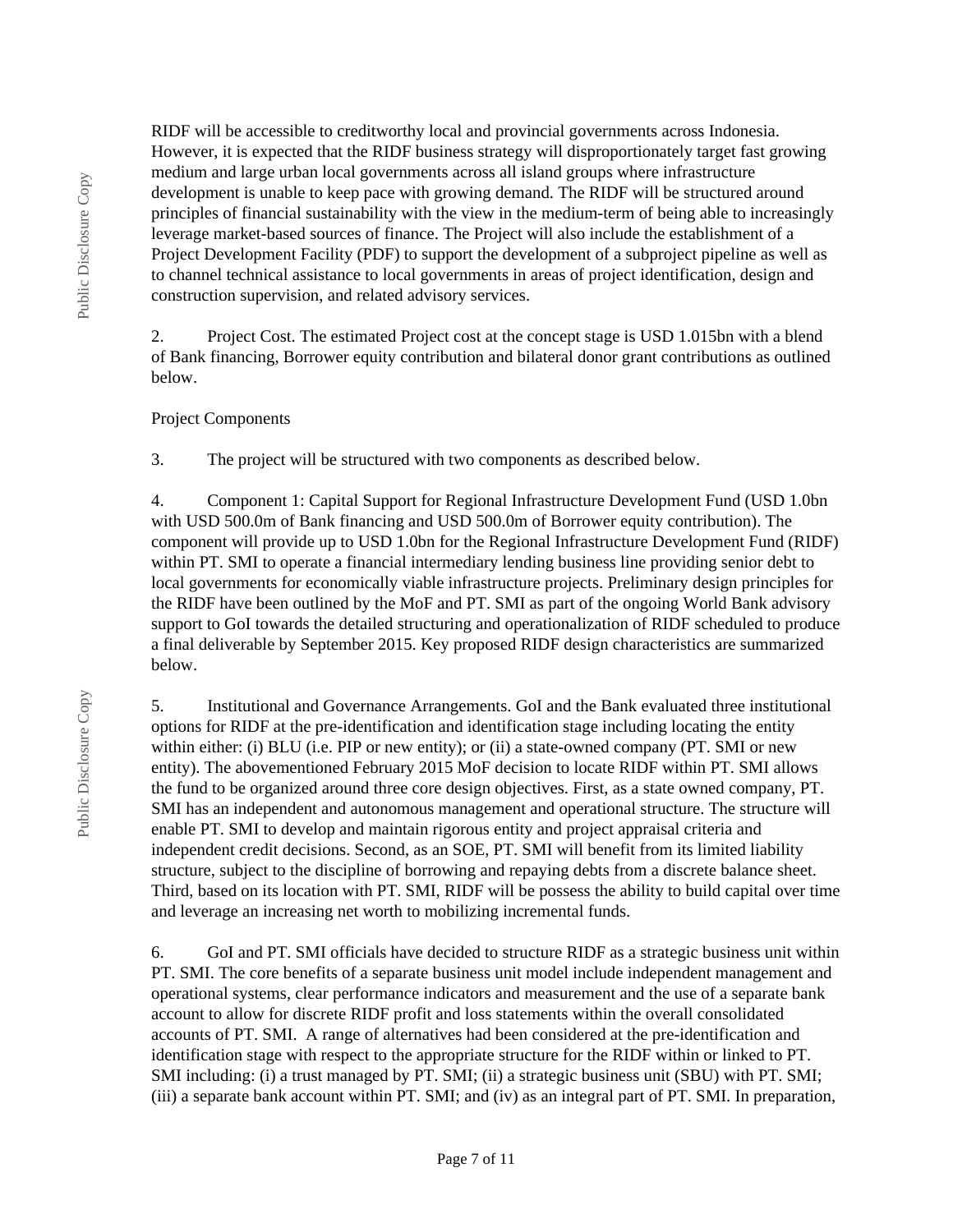the Bank and GoI counterparts will develop a detailed governance and organizational structure for the RIDF.

7. A series of additional institutional consideration and design aspects will be outlined during preparation including, amongst others: (i) an independent operational structure for the RIDF business line; (ii) required capacity enhancements in technical, financial, environmental and social areas of expertise necessary for RIDF business line; (iii) a proposed two-level credit committee based no size of loan (i.e. credit committee to be different from PT. SMI Board of Directors); (iv) system of reporting to PT. SMI Board of Directors; and (v) system of third party due diligence after term sheet on technical, legal, environmental and social aspects.

8. Flow of Funds and Capital Structure. At this preliminary identification stage it is proposed that the Project will channel funding to PT. SMI to capitalize the RIDF business line through a mix of debt and equity. Bank financing under this component will be passed through the MoF in a twostage loan process by which GoI will borrow from the World Bank in foreign currency and on-lend the proceeds to PT. SMI in IDR. Under this arrangement MoF will assume the exchange rate risk and the sub-loan to PT. SMI will be priced to cover such risk as per GoI regulation for lending to SOEs. Matching equity contributions from GoI will come in the form of both new capital injections and asset transfer from PIP as outlined above. Further details on the capital structure will be elaborated during preparation.

9. Borrower Eligibility. The RIDF will focus on lending to creditworthy local and provincial governments. It is expected that the initial five-year business plan to be developed during preparation will focus on district or local governments initially, scaling up to more complex regional projects at the provincial level as PT. SMI appraisal and financial capacity deepens. During preparation the Bank and GoI will assess whether RIDF would lend directly to locally-owned enterprises (e.g. PDAMs) and Perusahaan Daerah (PD), or whether debt obligations for such projects would rest with LGs which would transfer assets and potentially liabilities to such enterprises.

10. Sector Eligibility. The RIDF will focus on an open menu of viable environmental, social and productive infrastructure that fall within the clear jurisdictional responsibility of local or provincial governments under the Indonesian decentralization framework. Likely eligible sectors will include water, sanitation, sewerage, solid waste, drainage, urban transport, roads, low-income housing, slum upgrading and primary health and education facilities. The RIDF will focus on sectors – and specific subprojects within sectors – that are economically viable and have clear development and poverty reduction impacts. Table 4 below provides further detail on potential eligible sectors and activities. An exhaustive positive list of eligible sectors and subprojects will be developed during preparation. Detailed SOPs covering sector eligibility and associated technical, economic, financial, social and environmental appraisal criteria will also be developed during preparation.

11. Lending Policies. The RIDF will provide medium to long-term financing for subnational infrastructure. The Bank and GoI stakeholders have agreed at the identification stage on a set of preliminary core lending policies around which the entity will be structured including:

• general obligation borrowing, appraisal of entity and project due to the economic rather than financial viability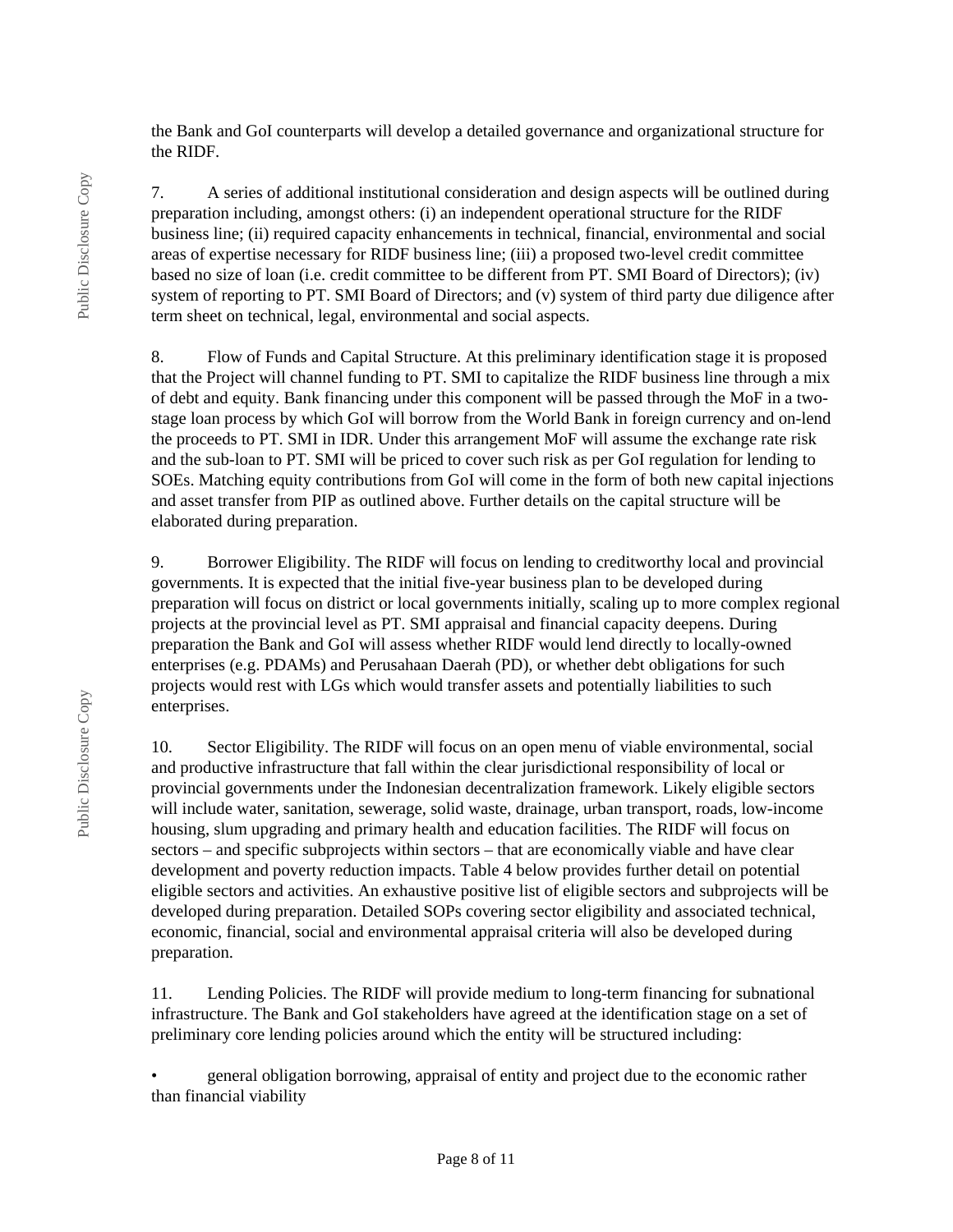- use of 'cost plus' pricing (i.e. lend at price that cover the cost of capital, operating expenses and anticipated risk);
- provision of senior debt;
- medium- to long term tenor loans (e.g. minimum 10 years, maximum 20 years);
- rigorous provisioning norms consistent with OJK regulations; and
- a clear system of prudential norms.

12. A preliminary set of recommended prudential norms discussed with GoI counterparts include: (i) loan to total project cost capped at 90 percent; (ii) limit of 10-15 percent of RIDF net worth lent to any single borrower; (iii) limit of 10 percent of RIDF net worth lent against a single investment; and (iv) limit of 30-35 percent of RIDF net worth to be lent to a single sector. A complete set of prudential norms for RIDF will be developed under preparation.

13. Security Structure. At the identification stage the Bank and GoI stakeholders have outlined a two-tier security structure including: (i) a debt service reserve fund; and (ii) a partial guarantee with intercept mechanism. The debt service reserve fund would provide security to PT. SMI related to local government repayment risk. The debt service fund would be capitalized by local governments up to the value of two annuities as part of borrower obligations under the loan agreement with PT. SMI. Payout from the reserve fund would be triggered in cases on missed or non-payment until which point the debt fund has been exhausted at which point borrowers would enter into default status.

14. The second tier of the security structure – a partial guarantee and intercept mechanism – would provide protection to PT. SMI in the case of borrower default. As per GoI regulations, only the MoF can exercise an intercept of transfers to local governments. Under this proposed structure, the MoF and PT. SMI would enter into an umbrella arrangement by which all RIDF lending will be covered by a partial guarantee from MoF in the case of local government default. Upon the triggering and payout of the partial guarantee, MoF would bilaterally intercept local government intergovernmental transfers to cover the value of the executed partial guarantee. The exact value and structure of the partial guarantee mechanism will be assessed and set during its preparation with a concern for moral hazard risk and assurances that PT. SMI retains a strong incentive to maintain rigorous appraisal and credit risk management practices.

15. Component 2: RIDF Project Development Facility (USD 15.0m with USD 5.0m in bilateral grant financing and USD 10.0m in USD in Borrower contribution). A Project Development Facility (PDF) will be established as part of the operation with the objective of supporting local governments in project identification, planning and preparation. The detailed design of the proposed PDF will be developed as part of the RIDF business plan and operational framework development work.

16. The PDF would primarily support the development of a project pipeline for RIDF through the financing of feasibility studies, ensuring that projects are consistent with technical, financial, economic, social and environmental appraisal standards established for RIDF lending. During preparation the Bank and GoI stakeholders will explore additional services that might be provided through the PDF including: (i) design supervision consultancy; (ii) project implementation thirdparty technical supervision; (iii) preparation of procurement documents and procurement supervision support; (iv) project-related public consultations and training support; and (v) upstream strategic investment planning and prioritization. The Bank and GoI stakeholders have discussed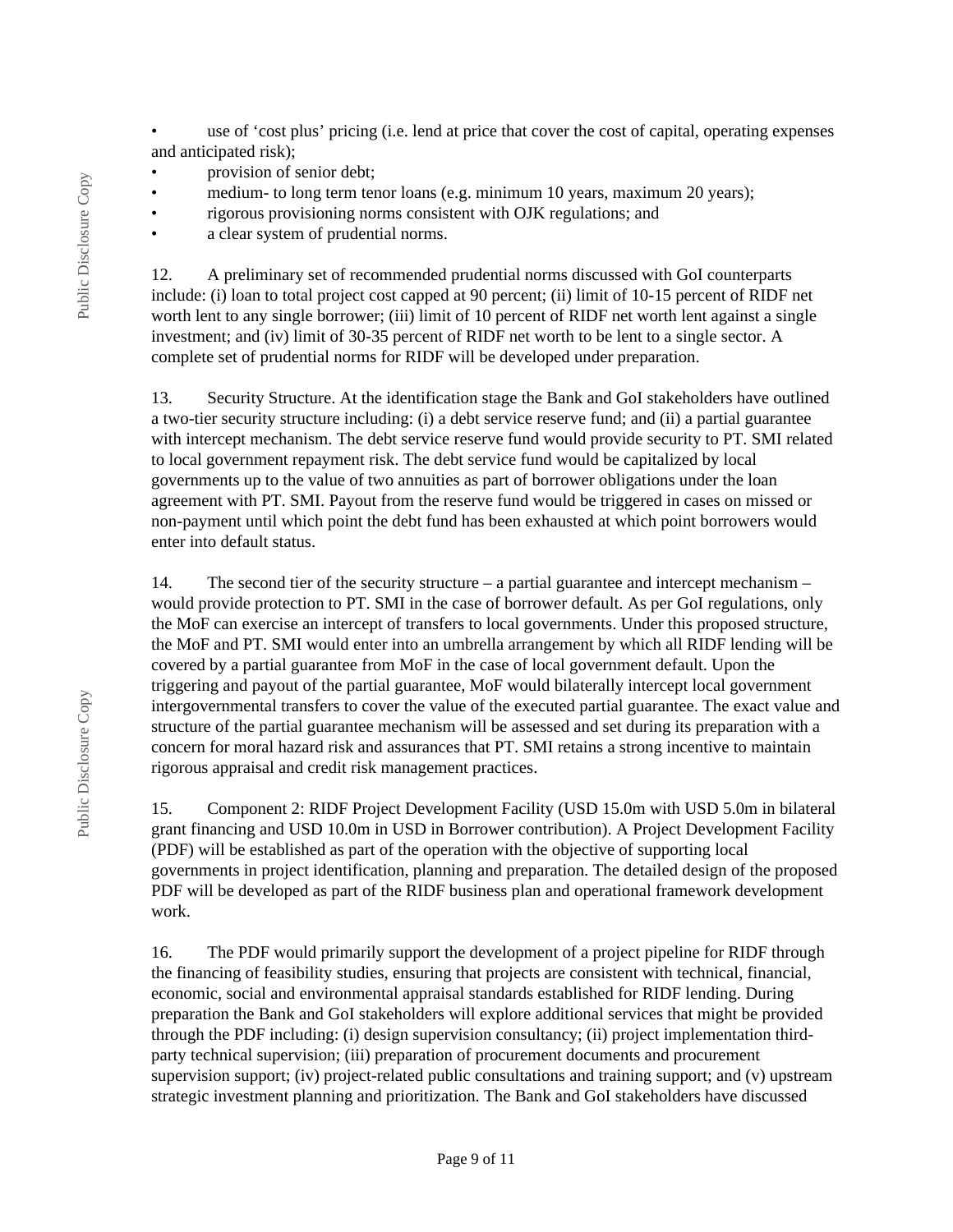alternatives for ensuring financial sustainability for the PDF including the use of: (i) a fee-forservice structure; or (ii) including a small spread on all RIDF loans to local governments earmarked for recapitalization of the PDF. The PDF structuring exercise will include an assessment of alternative mechanisms to ensure financial sustainability of the PDF.

17. The PDF structuring exercise will also define institutional and governance arrangements for the facility. An initial set of three characteristics for the institutional arrangements for the PDF have been discussed at the identification stage and will be subject to further analysis during preparation. First, the PDF would be established as a separate business unit under PT. SMI, creating a 'firewall' between the RIDF lending and PDF business units to avoid conflict of interest. Second, the PDF would directly develop ToRs for feasibility studies and related advisory as well as directly contract the same on behalf of local governments. Third, local governments would be responsible for project identification under the PDF, review and approve ToRs, actively supervise contracted feasibility studies and related advisory, and would provide final approval on completed feasibility studies and related reports.

| <b>Safeguard Policies Triggered by the Project</b> | <b>Yes</b>                | N <sub>0</sub> | TBD |
|----------------------------------------------------|---------------------------|----------------|-----|
| Environmental Assessment OP/BP 4.01                | $\boldsymbol{\mathsf{x}}$ |                |     |
| Natural Habitats OP/BP 4.04                        | x                         |                |     |
| Forests OP/BP 4.36                                 | ×                         |                |     |
| Pest Management OP 4.09                            |                           |                | x   |
| Physical Cultural Resources OP/BP 4.11             | ×                         |                |     |
| Indigenous Peoples OP/BP 4.10                      | ×                         |                |     |
| Involuntary Resettlement OP/BP 4.12                | $\boldsymbol{\mathsf{x}}$ |                |     |
| Safety of Dams OP/BP 4.37                          | X                         |                |     |
| Projects on International Waterways OP/BP 7.50     |                           | x              |     |
| Projects in Disputed Areas OP/BP 7.60              |                           | X              |     |

# **IV. Safeguard Policies that might apply**

# **V. Financing (in USD Million)**

| Total Project Cost:                                   | 1015.00 |  | Total Bank Financing: | 500.00        |  |
|-------------------------------------------------------|---------|--|-----------------------|---------------|--|
| <b>Financing Gap:</b>                                 | 0.00    |  |                       |               |  |
| <b>Financing Source</b>                               |         |  |                       | <b>Amount</b> |  |
| <b>Borrower</b>                                       |         |  |                       | 510.00        |  |
| International Bank for Reconstruction and Development |         |  |                       | 500.00        |  |
| SWITZERLAND, Govt. of (Except for FOFEA)              |         |  | 5.00                  |               |  |
| Total                                                 |         |  | 1015.00               |               |  |

# **VI. Contact point**

### **World Bank**

Contact: Taimur Samad Title: Sr Urban Economist